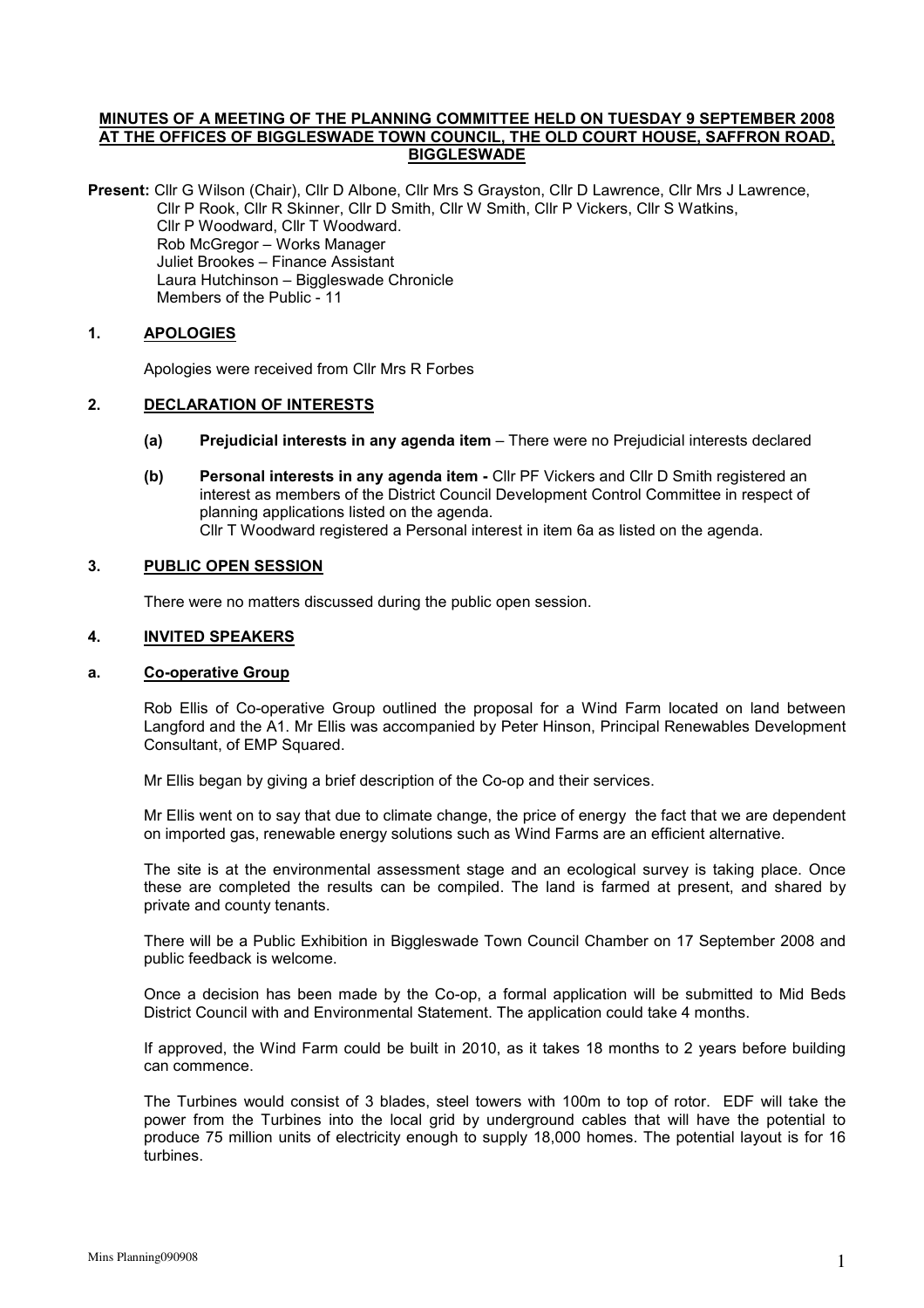There would be a Community Fund & Investment in rights of way. Cllr Albone asked it they would invest in Route 12 Cycleway.

 A member of the public asked why the public had not been spoken to and was told that Parish Councils had been consulted.

Another member of the public asked how much a turbine cost and the reply was 2 million pounds.

Concern was raised about the noise from the Turbines, but the Meeting was told that Turbines were quiet these days due to stiff regulations and local authority noise regulations.

A member of the public asked about the location of the Turbines in relation to domestic properties.

A member of the public asked why is Co-op involved, why aren't EDF, and other large companies undertaking this project. The answer was that they are utility companies not development.

Mr Ellis then advised that pack would be given at the 2 local exhibitions; handouts were given to all members of the public, which would hopefully cover all questions and queries.

### 5 PLANNING APPLICATIONS

#### a. 08/01457/FULL – Land to rear of, Eagle Farm Road, Biggleswade.

Full: Relocation of existing multi use games area at Eagle Farm Road, Biggleswade.

It was RESOLVED that the Town Council raise no objection to this application provided the neighbours are consulted and that any comments they may make are considered by MBDC in their deliberations. In addition, the District Council is to ensure that their guidelines on the size of the proposed extension to the principle dwelling are complied with in order to eliminate detriment in respect of light and privacy of adjacent residents.

# 6. ITEMS FOR CONSIDERATION

## a. 59<sup>th</sup> Annual Athletic and Grass Track Cycle Racing event 11 July 2009

Members were asked to consider correspondence received from Biggleswade Sports requesting use of the two Fairfield Sports Grounds and Pavilion for the 59<sup>th</sup> Annual Athletic and Grass Track Cycle Race on Saturday 11 July 2009 at 1pm.

t was RESOLVED that the Town Council raise no objection to this application but Biggleswade Sports would need to liaise with the Cricket Club.

### b. Traffic Management Improvements

Town Council were asked to consider correspondence received regarding requested Traffic Management Improvements for various sites in Biggleswade.

It was RESOLVED that Council do not want to see any alterations until the Traffic Survey results had been received from County Council.

### c. Saffron Road – Garage Premises

Town Council were asked to consider correspondence from Cliftons, Property Consultants, regarding the garage adjacent to Town Council Offices that is up for sale, asking if Council would be putting forward an offer or show any interest in the property.

It was RESOLVED that Town Council would not be putting in an offer or showing any interest in the Garage.